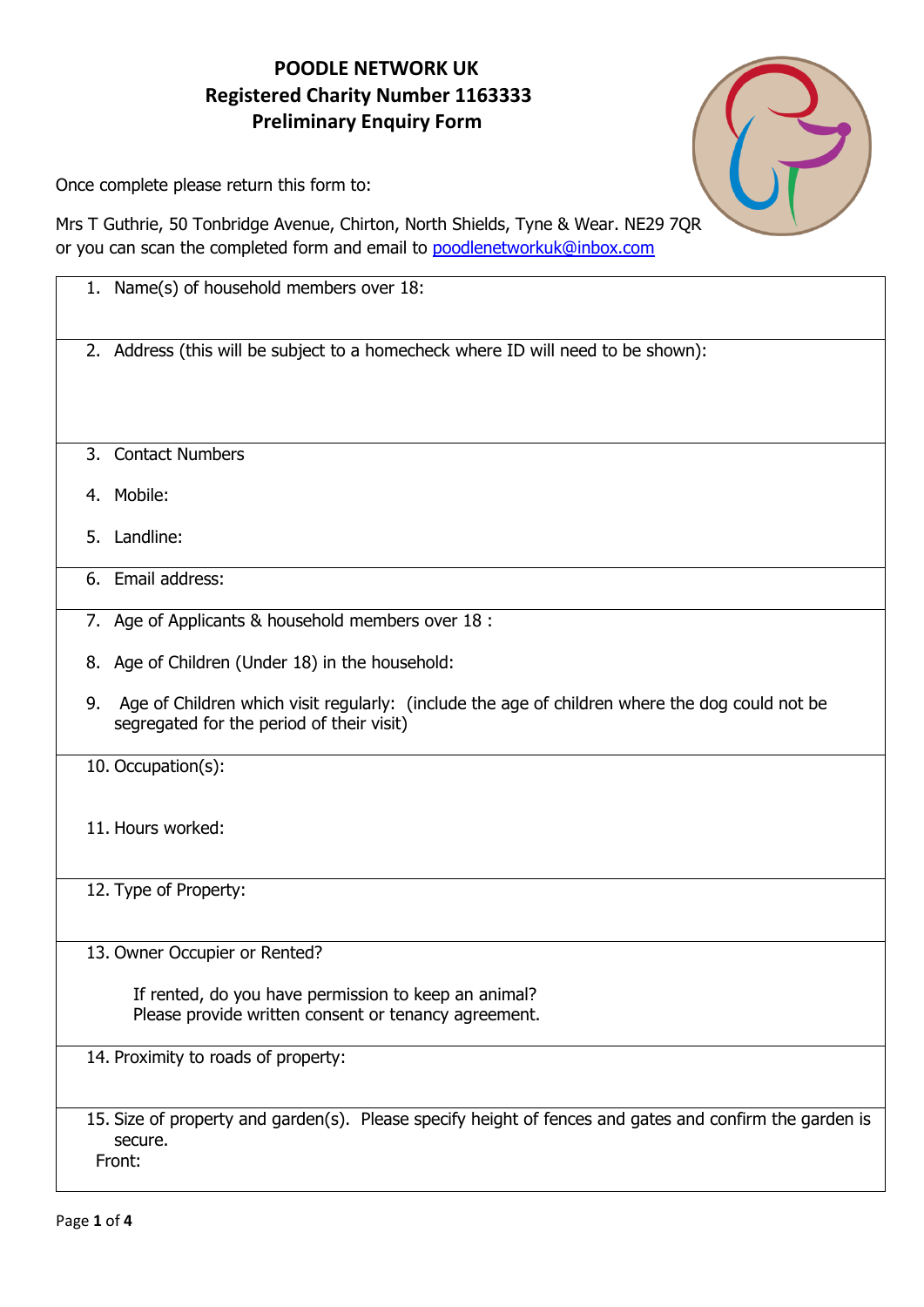Rear:

16. What is your experience of owning a dog?

17. Which areas of the house will the new pet have access to and where will it sleep?

18. How many hours a day will the dog be left for, and where will it be left?

19. Where will the pet stay if you go on holiday or are unable to care for the dog for a given period (e.g. If you are hospitalized)?

20. How would you deal with any issues of settling in, including mess/soiling, chewing, barking or separation anxiety?

21. Have you ever used a crate, or attended Training Classes with previous/current dogs?

22. As you are no doubt aware, Poodles require regular grooming (daily) and clipping (every 6-8weeks). What experience do you have in respect of a Poodle's needs and are you aware of the cost of this?

23. Please specify what dog you would consider – include age / colour / sex / size. Please consider that dogs which come into rescue often come with 'issues' which could include sight, toilet training, ear/skin/teeth issues or any other age related / poodle specific illness, separation anxiety & behavioural problems. It may be necessary to attend training/behavioural classes for assistance with these issues. We are looking for caring, committed pet homes for these dogs and people who are willing to work with them and their issues. We ask that you take this into account when completing this form. If there are issues you cannot cope with, please list these.

24. Please give details of any other dogs & animals, including breed, age, sex already in your household or any that visit regularly.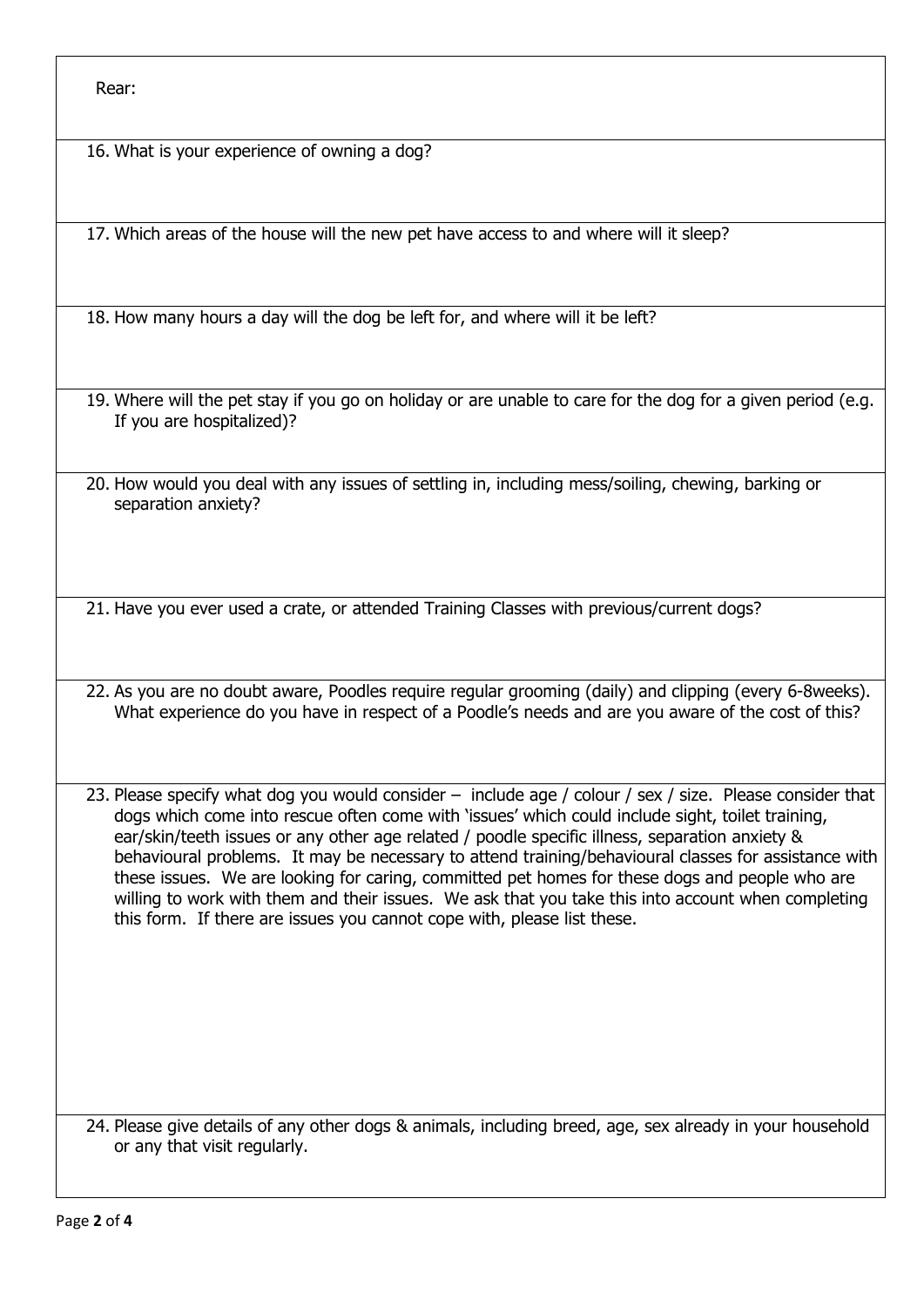## **POODLE NETWORK UK Registered Charity Number 1163333 Preliminary Enquiry Form**



By submitting this form to us you are confirming that you agree with and will consider the following information:

Our dogs are rescues and many come with issues and medical conditions. Part of rescuing any animal is working with it to restore it to the best health and condition and to ensure it becomes a valued, well rounded & socialised animal; by becoming a carer for a rescue dog you are agreeing to work with the dog to ensure this. A dog can take months to fully settle and learn your routines, we do not know what has happened to the dog before it comes into us and they cannot tell us. You must allow the dog time to adjust and settle; adopting a rescue is not a fast track to a fully housetrained, well socialised and well trained dog. Our dogs will often require training and we expect you to take them to training classes at your cost if needed. Many rescues come with separation anxiety, this is an issue which takes patience and time to overcome and as it is often caused by change and loss of what they are used to; this is something which may only present itself when the dog is in your home and you must be prepared to deal with this, it can include barking, howling, chewing & soiling when left to name a few of the symptoms, please research this. Where possible we give you the information on the dogs background with children, however children's interactions with dogs should be supervised at all times and we are not responsible for how a dog interacts with children. We are always here to provide support and advice should you need it on any issues for the life of the dog, please contact us as soon as you can so we can help, do not leave it as this can make issues worse.

We do not receive Pedigree & health testing information with our dogs therefore we cannot guarantee our dogs are 100% Poodle. We may not receive vaccination information or medical records with the dogs and we can only use information provided by the previous owners; we are not responsible for incorrect information from previous owners. We do not routinely vaccinate after puppy vaccinations & we promote titer testing. If you choose to vaccinate or test, this is at your cost. Poodles are prone to ear infections and teeth problems which may need treatment by you, particularly when a dog has come to you straight from the previous owner, please advise us of this asap. We are not responsible for long-term illnesses a dog develops once it is in your care and do recommend you take out adequate insurance for veterinary costs. You can opt to take 5 weeks free insurance from us starting when the signed contract is received by us; you are not obliged to continue this, but should you choose to do so we are paid a commission by Agria. Under NO circumstances do we allow our dogs to be used for breeding, they are routinely spayed & neutered.

If, for any reason, you are no longer able to care for the Poodle(s) you or your next of kin are legally bound to return the dog(s) to Poodle Network UK. You must keep your contact details which we have for you up to date.

All Carers must abide by all relevant UK Laws and local byelaws regarding ownership of dogs, including the liability for any damage or injury to third parties or their property by the Poodle(s). In particular, liability may arise in negligence under Section 8 of the Animals Act 1971 and in the case of dogs, Section 3 of the Act imposes a general liability to the keeper of a dog for causing death or injury to livestock. The possibility of an action for nuisance should also be recognised. PNUK strongly advises all Carers to arrange appropriate liability insurance cover. It is your responsibility to ensure a dog wears suitable identification with your contact details on when out in public and that you keep the microchip details up to date.